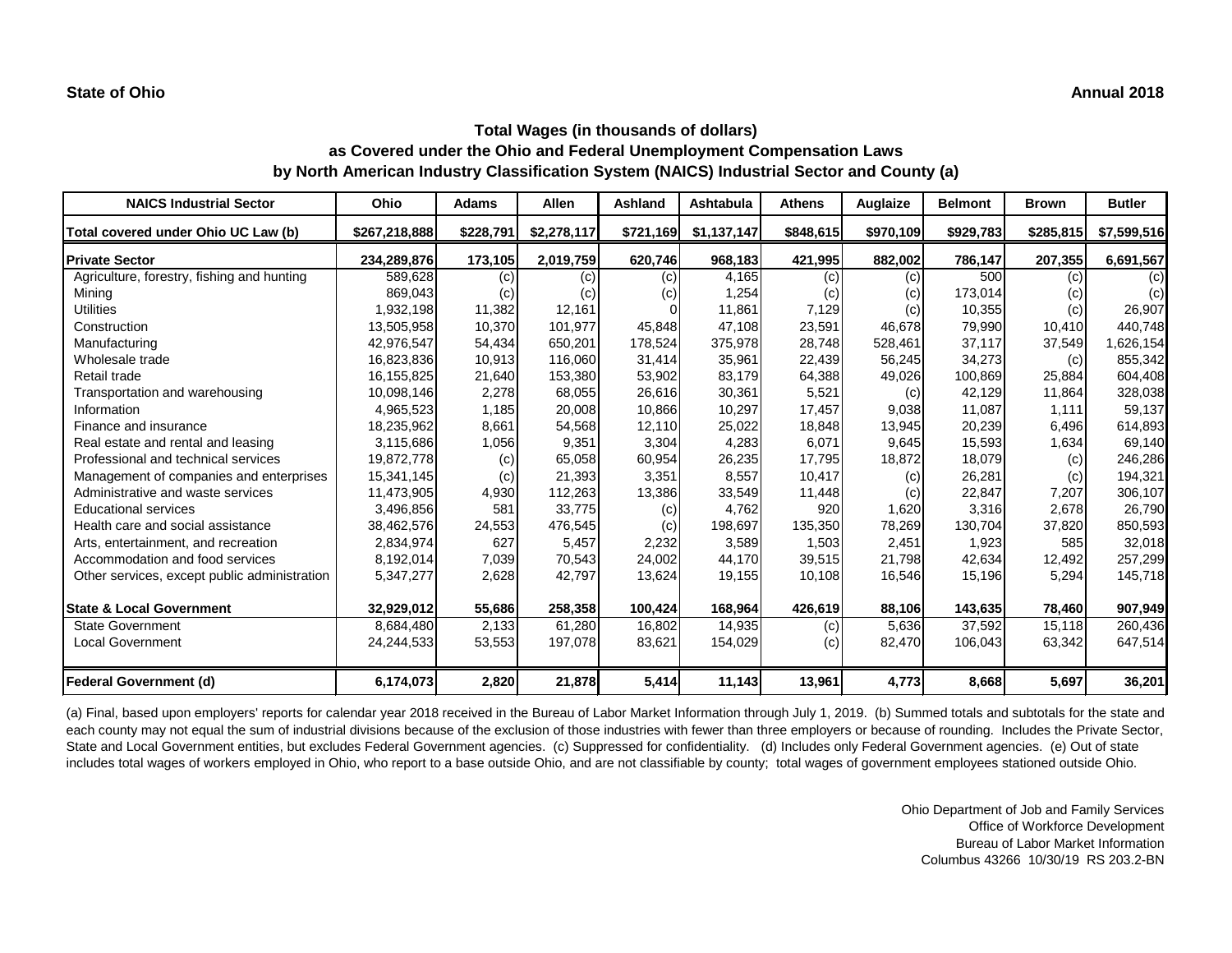| <b>NAICS Industrial Sector</b>               | Carroll   | Champaign | <b>Clark</b> | <b>Clermont</b> | <b>Clinton</b> | Columbiana  | <b>Coshocton</b> | <b>Crawford</b> | Cuyahoga               | <b>Darke</b> |
|----------------------------------------------|-----------|-----------|--------------|-----------------|----------------|-------------|------------------|-----------------|------------------------|--------------|
| Total covered under Ohio UC Law (b)          | \$223,017 | \$451,282 | \$1,926,776  | \$2,599,075     | \$836,544      | \$1,081,174 | \$391,152        |                 | \$482,783 \$40,323,984 | \$730,155    |
| <b>Private Sector</b>                        | 188,805   | 378,198   | 1,661,225    | 2,267,785       | 747,153        | 915,343     | 334,241          | 410,088         | 36,030,751             | 646,589      |
| Agriculture, forestry, fishing and hunting   | 282       | (c)       | 16,598       | (c)             | (c)            | 4,034       | 2,596            | (c)             | 5,534                  | (c)          |
| Mining                                       | 5,211     | (c)       | 14,832       | (c)             | (c)            | 9,119       | 5,006            | (c)             | 29,267                 | (c)          |
| <b>Utilities</b>                             | 3,623     | (c)       | (c)          | 30,140          | (c)            | (c)         | 24,877           | (c)             | 143,893                | 4,038        |
| Construction                                 | 21,896    | 13,754    | 47,775       | 166,070         | 13,062         | 48,512      | 13,438           | 19,020          | 1,438,557              | 42,209       |
| Manufacturing                                | 55,612    | 209,948   | 374,964      | 359,213         | 199,378        | 290,627     | 140,857          | 112,322         | 4,577,659              | 246,361      |
| Wholesale trade                              | 6,630     | (c)       | (c)          | 152,907         | (c)            | (c)         | 5,989            | 21,991          | 2,558,168              | 35,602       |
| Retail trade                                 | 20,103    | 25,561    | 141,561      | 279,442         | 42,680         | 103,000     | 28,525           | 34,596          | 1,769,165              | 49,211       |
| Transportation and warehousing               | 17,217    | 11,478    | 115,133      | 141,657         | 213,496        | 53,710      | 10,205           | (c)             | 1,099,318              | 51,565       |
| Information                                  | 1,295     | 2,983     | 6,505        | (c)             | 38,275         | 7,158       | 2,311            | 2,058           | 851,536                | 3,070        |
| Finance and insurance                        | 2,954     | 9,400     | 132,188      | 175,119         | 23,352         | 23,072      | 9,449            | 35,357          | 3,754,958              | 29,892       |
| Real estate and rental and leasing           | 4,684     | 1,910     | 14,660       | 41,691          | 7,579          | 6,707       | 1,387            | 1,830           | 697,695                | 3,737        |
| Professional and technical services          | 7,729     | (c)       | 46,420       | 171,188         | 12,862         | 16,768      | (c)              | (c)             | 3,711,317              | 23,483       |
| Management of companies and enterprises      | 0         | (c)       | 95,712       | 54,588          | 18,973         | 8,867       | (c)              | (c)             | 2,819,040              | 942          |
| Administrative and waste services            | 5,963     | 10,129    | 65,177       | 106,986         | 14,207         | 44,333      | 7,825            | 10,698          | 1,766,462              | 18,839       |
| <b>Educational services</b>                  | (c)       | (c)       | 28,068       | 11,664          | (c)            | 4,421       | 2,027            | (c)             | 835,707                | 1,188        |
| Health care and social assistance            | (c)       | (c)       | 330,105      | 261,164         | (c)            | 175,789     | 53,765           | (c)             | 7,117,718              | 86,650       |
| Arts, entertainment, and recreation          | 1,327     | 1,734     | 7,064        | 18,708          | 3,936          | 3,391       | 1,463            | 953             | 947,325                | 3,051        |
| Accommodation and food services              | 7,595     | 8,716     | 70,980       | 116,319         | 18,992         | 32,874      | 8,753            | 15,581          | 1,128,758              | 13,588       |
| Other services, except public administration | 4,406     | 6,325     | 58,734       | (c)             | 10,773         | 31,476      | 4,964            | 7,190           | 778,675                | 8,213        |
| <b>State &amp; Local Government</b>          | 34,212    | 73,084    | 265,551      | 331,290         | 89,391         | 165,831     | 56,910           | 72,695          | 4,293,233              | 83,566       |
| <b>State Government</b>                      | 2,043     | 2,863     | 8,864        | 34,236          | 8,258          | 16,420      | 2,505            | 7,908           | 301,629                | 2,519        |
| <b>Local Government</b>                      | 32,168    | 70,220    | 256,687      | 297,054         | 81,134         | 149,411     | 54,406           | 64,787          | 3,991,605              | 81,047       |
| Federal Government (d)                       | 2,075     | 3,262     | 34,952       | 26,938          | 9,374          | 42,064      | 4,078            | 4,048           | 1,307,049              | 5,585        |

(a) Final, based upon employers' reports for calendar year 2018 received in the Bureau of Labor Market Information through July 1, 2019. (b) Summed totals and subtotals for the state and each county may not equal the sum of industrial divisions because of the exclusion of those industries with fewer than three employers or because of rounding. Includes the Private Sector, State and Local Government entities, but excludes Federal Government agencies. (c) Suppressed for confidentiality. (d) Includes only Federal Government agencies. (e) Out of state includes total wages of workers employed in Ohio, who report to a base outside Ohio, and are not classifiable by county; total wages of government employees stationed outside Ohio.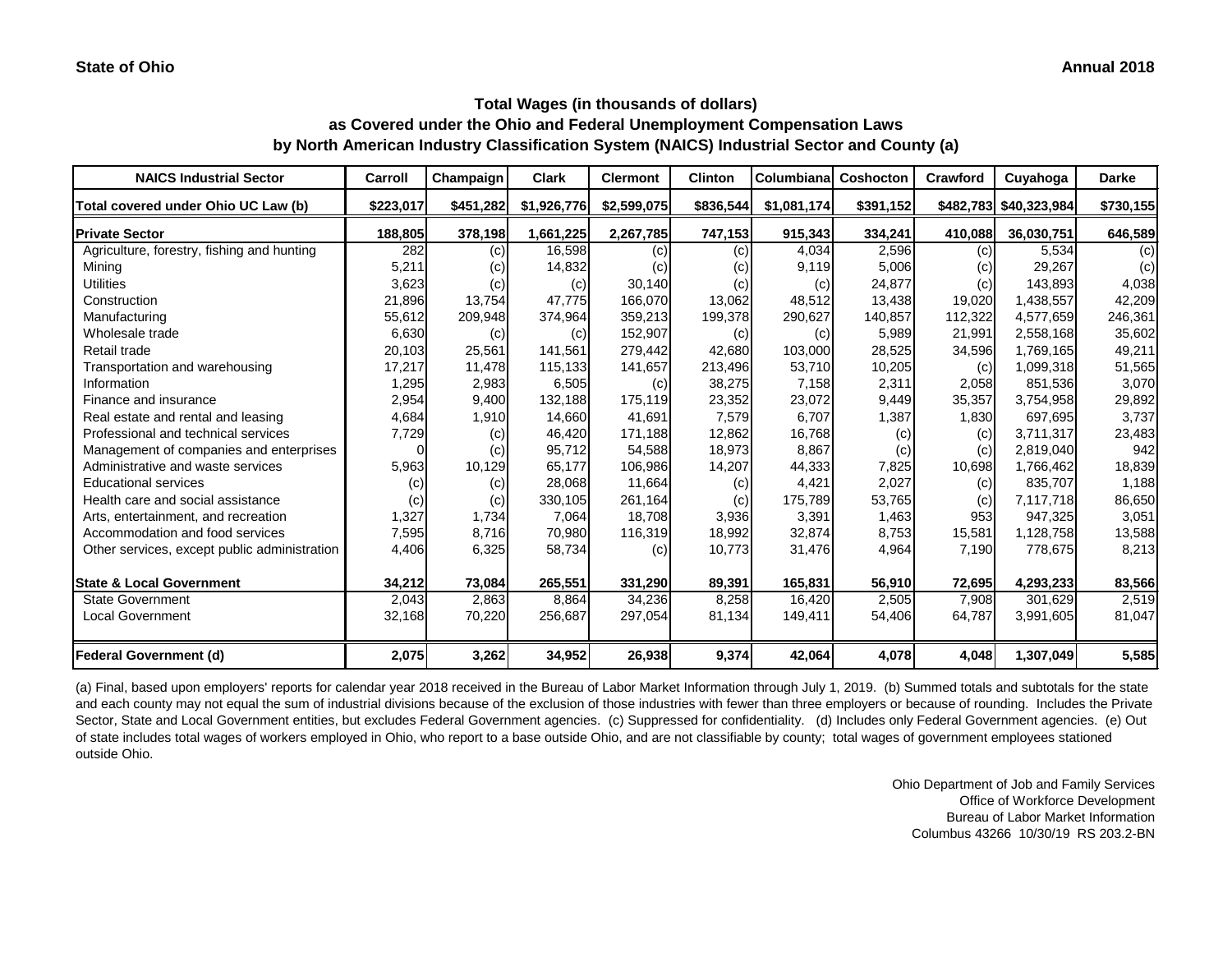| <b>NAICS Industrial Sector</b>               | <b>Defiance</b> | <b>Delaware</b> | Erie        | <b>Fairfield</b> | <b>Fayette</b>             | <b>Franklin</b>        | <b>Fulton</b> | Gallia    | Geauga      | Greene      |
|----------------------------------------------|-----------------|-----------------|-------------|------------------|----------------------------|------------------------|---------------|-----------|-------------|-------------|
| Total covered under Ohio UC Law (b)          | \$666,981       | \$4,884,074     | \$1,425,580 | \$1,671,602      |                            | \$410,900 \$41,660,635 | \$773,568     | \$430,690 | \$1,525,805 | \$2,868,151 |
| <b>Private Sector</b>                        | 583,368         | 4,463,470       | 1,192,619   | 1,363,986        | 341,119                    | 34,614,422             | 680,862       | 363,528   | 1,362,857   | 2,419,277   |
| Agriculture, forestry, fishing and hunting   | 9,471           | (c)             | (c)         | 2,098            | 4,736                      | 17,704                 | (c)           | (c)       | (c)         | (c)         |
| Mining                                       |                 | (c)             | (c)         | 247              |                            | 22,440                 | (c)           | (c)       | (c)         | (c)         |
| <b>Utilities</b>                             | (c)             | 12,483          | (c)         | 23,642           | $\left( \mathrm{c}\right)$ | 386,737                | (c)           | 56,568    | (c)         | (c)         |
| Construction                                 | 15,838          | 223,895         | 52,689      | 120,102          | 18,702                     | 1,816,913              | 46,275        | 21,029    | 122,732     | 79,594      |
| Manufacturing                                | 218,433         | 400,364         | 313,670     | 216,038          | 90,212                     | 2,422,289              | 359,119       | 28,534    | 400,408     | 221,811     |
| Wholesale trade                              | (c)             | 171,028         | 56,291      | 52,099           | (c)                        | 2,017,887              | 47,583        | 3,497     | 130,625     | 78,332      |
| Retail trade                                 | 62,416          | 337,329         | 126,037     | 170,526          | 55,106                     | 2,150,445              | 41,478        | 37,510    | 124,961     | 282,932     |
| Transportation and warehousing               | 28,044          | 120,430         | (c)         | 38,233           | 50,130                     | 2,458,881              | (c)           | 12,195    | (c)         | (c)         |
| Information                                  | 7,469           | 42,707          | 15,958      | 10,246           | 1,675                      | 1,141,151              | 1,681         | 2,225     | 6,726       | 40,165      |
| Finance and insurance                        | 36,275          | 540,794         | 41,680      | 39,695           | 17,841                     | 4,298,695              | 15,958        | 17,688    | 43,741      | 94,839      |
| Real estate and rental and leasing           | 2,559           | 43,649          | 8,245       | 17,024           | 1,391                      | 627,936                | 3,433         | 1,118     | 9,016       | 20,736      |
| Professional and technical services          | 10,751          | 466,980         | 26,907      | 51,679           | (c)                        | 3,886,149              | (c)           | (c)       | 71,702      | 807,948     |
| Management of companies and enterprises      | 1,491           | 1,095,102       | 12,809      | 17,239           | (c)                        | 2,840,440              | (c)           | (c)       | 15,560      | 70,856      |
| Administrative and waste services            | 26,179          | 205,209         | 26,661      | 107,283          | 9,824                      | 2,053,189              | 7,369         | 2,226     | 91,580      | 79,434      |
| <b>Educational services</b>                  | (c)             | 41,149          | 6,262       | 6,392            | (c)                        | 584,927                | (c)           | (c)       | 22,167      | 71,923      |
| Health care and social assistance            | (c)             | 386,397         | 228,414     | 336,396          | (c)                        | 5,319,217              | (c)           | (c)       | 181,183     | 313,623     |
| Arts, entertainment, and recreation          | 1,496           | 73,601          | 90,630      | 6,666            | 1,305                      | 346,715                | (c)           | 398       | 7,522       | 11,854      |
| Accommodation and food services              | 19,781          | 195,028         | 100,934     | 99,944           | 17,087                     | 1,273,327              | (c)           | 14,276    | 40,084      | 141,126     |
| Other services, except public administration | 11,880          | 93,790          | 22,403      | 48,437           | 7,064                      | 949,379                | 9,674         | 10,363    | 41,416      | 41,992      |
| <b>State &amp; Local Government</b>          | 83,614          | 420,604         | 232,961     | 307,615          | 69,781                     | 7,046,213              | 92,706        | 67,162    | 162,947     | 448,874     |
| <b>State Government</b>                      | 4,954           | 23,090          | 52,673      | 42,612           | 2,429                      | 4,051,325              | 7,244         | 13,597    | 12,069      | (c)         |
| <b>Local Government</b>                      | 78,659          | 397,514         | 180,288     | 265,003          | 67,353                     | 2,994,888              | 85,461        | 53,565    | 150,878     | (c)         |
| Federal Government (d)                       | 4,473           | 14,991          | 17,642      | 14,943           | 2,596                      | 1,007,644              | 4,684         | 3,291     | 5,363       | 1,319,369   |

(a) Final, based upon employers' reports for calendar year 2018 received in the Bureau of Labor Market Information through July 1, 2019. (b) Summed totals and subtotals for the state and each county may not equal the sum of industrial divisions because of the exclusion of those industries with fewer than three employers or because of rounding. Includes the Private Sector, State and Local Government entities, but excludes Federal Government agencies. (c) Suppressed for confidentiality. (d) Includes only Federal Government agencies. (e) Out of state includes total wages of workers employed in Ohio, who report to a base outside Ohio, and are not classifiable by county; total wages of government employees stationed outside Ohio.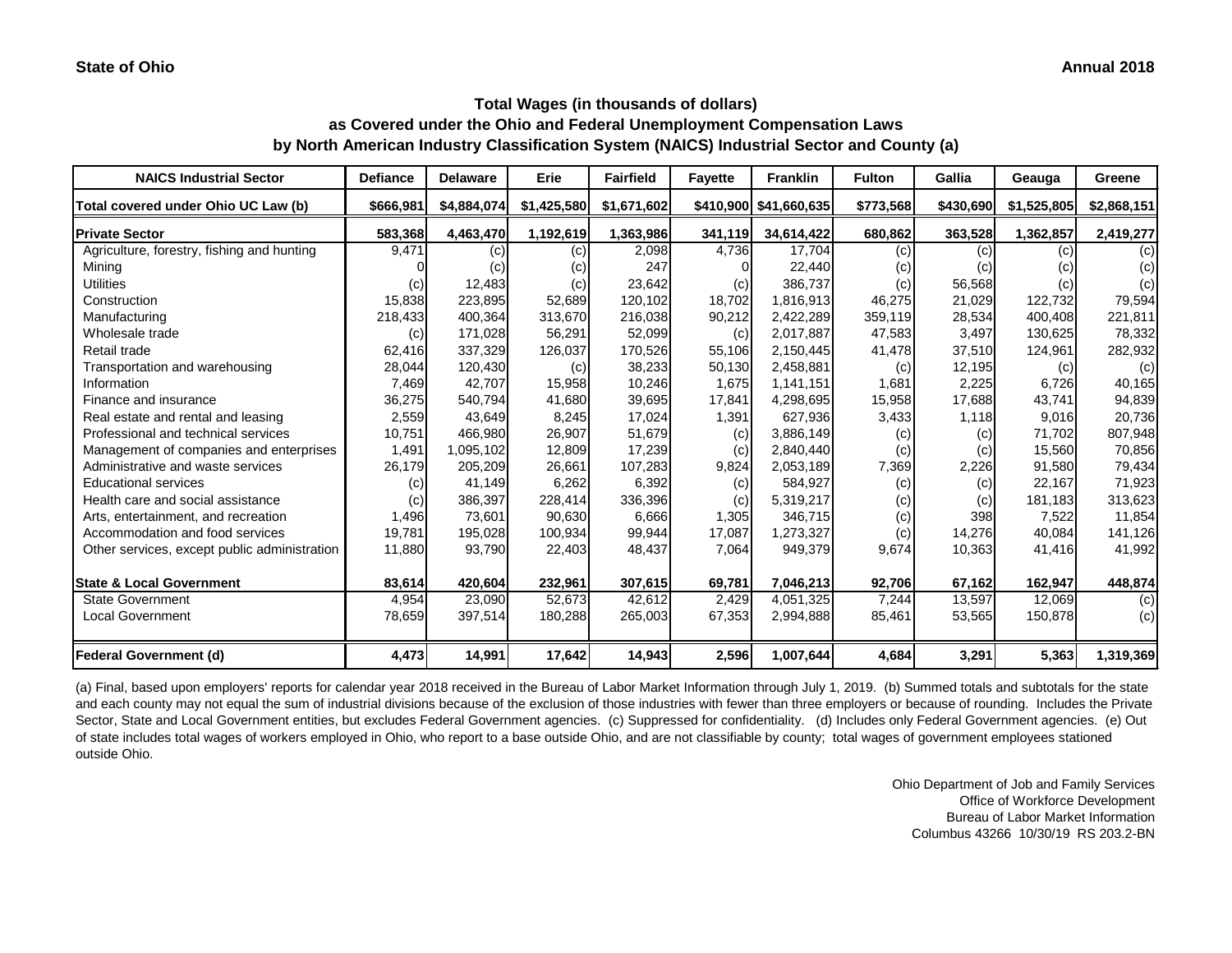| <b>NAICS Industrial Sector</b>               | <b>Guernsey</b> | <b>Hamilton</b>        | <b>Hancock</b> | <b>Hardin</b> | Harrison  | <b>Henry</b> | Highland  | <b>Hocking</b> | <b>Holmes</b> | <b>Huron</b> |
|----------------------------------------------|-----------------|------------------------|----------------|---------------|-----------|--------------|-----------|----------------|---------------|--------------|
| Total covered under Ohio UC Law (b)          |                 | \$631,940 \$30,605,236 | \$2,309,160    | \$296,585     | \$183,382 | \$458,211    | \$367,295 | \$213,426      | \$789,600     | \$884,620    |
| <b>Private Sector</b>                        | 541,700         | 28,283,818             | 2,166,837      | 248,482       | 156,686   | 381,324      | 277,713   | 146,798        | 727,943       | 790,265      |
| Agriculture, forestry, fishing and hunting   | ,202            | 10,080                 | (c)            | (c)           | (c)       | (c)          | 1,314     | (c)            | 6,085         | (c)          |
| Mining                                       | 34,825          | 9,707                  | (c)            | (c)           | (c)       | (C)          | 948       | (c)            | 2,614         | (c)          |
| <b>Utilities</b>                             | 4,820           | 131,055                | 8,924          | 3,821         | 5,940     | 1,282        | 4,139     | (c)            | 7,434         | (c)          |
| Construction                                 | 47,257          | 1,445,888              | 72,478         | 4,408         | 11,175    | 39,278       | 13,678    | 10,903         | 110,098       | 109,359      |
| Manufacturing                                | 151,658         | 4,181,090              | 657,004        | 89,354        | 42,411    | 187,803      | 81,156    | 39,521         | 321,172       | 285,900      |
| Wholesale trade                              | 27,472          | 1,739,972              | 96,700         | 10,636        | 11,025    | 11,359       | 9,756     | 3,112          | 40,367        | (c)          |
| Retail trade                                 | 42,476          | 1,285,233              | 118,643        | 20,303        | 5,570     | 24,187       | 44,336    | 20,546         | 76,472        | 54,298       |
| Transportation and warehousing               | 34,012          | 637,663                | 269,264        | 10,078        | 19,641    | 23,850       | 4,271     | (c)            | 37,121        | 45,102       |
| Information                                  | 2,595           | 677,779                | 14,562         | 1,031         | (c)       | 3,174        | 2,398     | 1,243          | 2,497         | 5,032        |
| Finance and insurance                        | 21,935          | 2,869,693              | 34,418         | 10,311        | 2,249     | 12,583       | 22,241    | 5,798          | 18,197        | 20,804       |
| Real estate and rental and leasing           | 2,898           | 457,638                | 15,692         | 1,188         | 4,398     | 2,536        | 2,027     | 4,127          | 1,851         | 4,753        |
| Professional and technical services          | 20,526          | 3,178,756              | 83,200         | 5,553         | (c)       | 4,043        | 3,359     | (c)            | 15,893        | (c)          |
| Management of companies and enterprises      | 353             | 3,028,950              | 340,201        |               | (c)       |              | 3,569     | (c)            | 2,357         | (c)          |
| Administrative and waste services            | 6,292           | 1,234,235              | 58,903         | 4,020         | 9,658     | 4,374        | 12,869    | 4,992          | 16,416        | 12,237       |
| <b>Educational services</b>                  | 1,066           | 388,546                | 41,613         | (c)           |           | 444          | 840       | (c)            | (c)           | 4,925        |
| Health care and social assistance            | 106,809         | 4,866,312              | 247,406        | (c)           | 12,111    | 45,827       | 51,636    | (c)            | (c)           | 118,874      |
| Arts, entertainment, and recreation          | 986             | 619,558                | 4,669          | 517           | (c)       | 590          | 1,240     | 544            | 1,175         | 2,517        |
| Accommodation and food services              | 26,792          | 877,290                | 64,611         | 9,684         | (c)       | 8,481        | 11,365    | 17,527         | 22,803        | 23,046       |
| Other services, except public administration | 7,726           | 644,375                | 36,295         | 4,465         | (c)       | 6,434        | 6,570     | 5,286          | 11,288        | 23,046       |
| <b>State &amp; Local Government</b>          | 90,240          | 2,321,418              | 142,323        | 48,102        | 26,696    | 76,888       | 89,582    | 66,629         | 61,657        | 94,355       |
| <b>State Government</b>                      | 28,336          | 481,826                | 11,430         | 2,186         | 2,885     | 2,394        | 4,851     | 12,362         | 2,446         | 4,625        |
| <b>Local Government</b>                      | 61,904          | 1,839,592              | 130,893        | 45,917        | 23,811    | 74,493       | 84,731    | 54,266         | 59,211        | 89,730       |
| Federal Government (d)                       | 6,724           | 697,733                | 9,014          | 3,301         | 2,389     | 3,551        | 4,790     | 2,217          | 3,417         | 6,751        |

(a) Final, based upon employers' reports for calendar year 2018 received in the Bureau of Labor Market Information through July 1, 2019. (b) Summed totals and subtotals for the state and each county may not equal the sum of industrial divisions because of the exclusion of those industries with fewer than three employers or because of rounding. Includes the Private Sector, State and Local Government entities, but excludes Federal Government agencies. (c) Suppressed for confidentiality. (d) Includes only Federal Government agencies. (e) Out of state includes total wages of workers employed in Ohio, who report to a base outside Ohio, and are not classifiable by county; total wages of government employees stationed outside Ohio.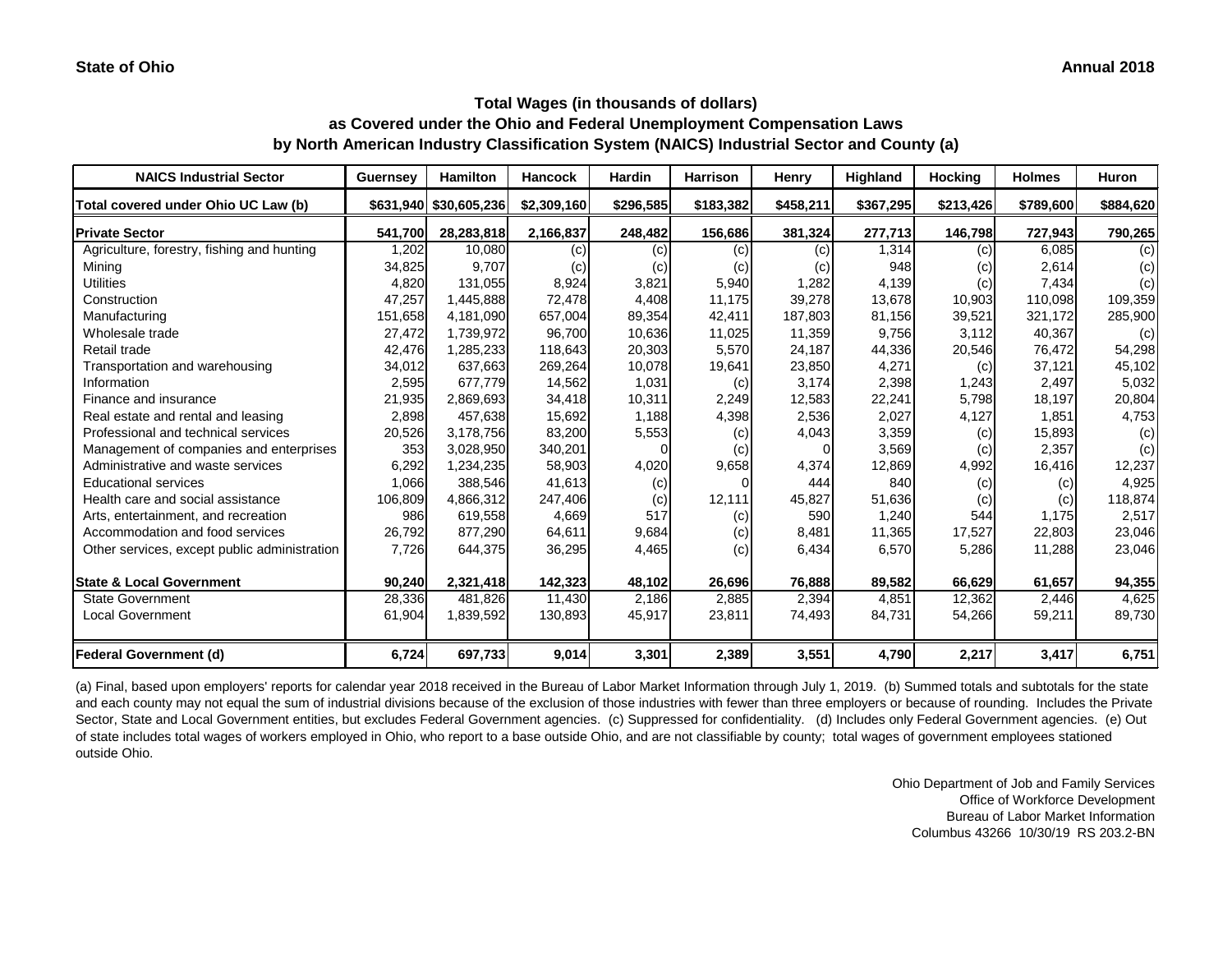| <b>NAICS Industrial Sector</b>               | <b>Jackson</b> | <b>Jefferson</b> | Knox      | Lake        | <b>Lawrence</b> | Licking     | Logan     | Lorain    | Lucas                    | <b>Madison</b> |
|----------------------------------------------|----------------|------------------|-----------|-------------|-----------------|-------------|-----------|-----------|--------------------------|----------------|
| Total covered under Ohio UC Law (b)          | \$355,698      | \$834,660        | \$867,076 | \$4,332,044 | \$431,450       | \$2,511,132 | \$904,385 |           | \$4,137,241 \$10,038,436 | \$753,983      |
| <b>Private Sector</b>                        | 294,491        | 715,858          | 769,924   | 3,825,267   | 324,292         | 2,142,107   | 818,647   | 3,485,775 | 8,662,860                | 594,563        |
| Agriculture, forestry, fishing and hunting   | 1,156          |                  | 3,204     | 25,705      |                 | 32,015      | (c)       | (c)       | 9,148                    | 8,183          |
| Mining                                       | 1,453          | 3,390            | 3,766     | 14,466      | (c)             | 3,323       | (c)       | (c)       | 11,548                   | $\Omega$       |
| <b>Utilities</b>                             | 3,443          | 88,593           | 3,602     | 120,853     | 6,601           | 17,560      | 2,270     | 22,798    | 39,531                   | $\Omega$       |
| Construction                                 | 18,107         | 60,577           | 63,183    | 225,663     | 44,730          | 139,571     | 30,876    | 209,841   | 547,830                  | 25,353         |
| Manufacturing                                | 119,274        | 98,490           | 306,472   | 1,377,358   | (c)             | 409,384     | 367,368   | 1,048,856 | 1,869,417                | 212,672        |
| Wholesale trade                              | 6,683          | 20,945           | 22,381    | 232,351     | 10,693          | 83,978      | 19,641    | 211,357   | 407,334                  | 19,127         |
| Retail trade                                 | 33,972         | 69,546           | 52,553    | 334,005     | 42,853          | 218,406     | 42,972    | 326,296   | 658,982                  | 60,157         |
| Transportation and warehousing               | 6,627          | 57,458           | 11,671    | 44,380      | 31,011          | 242,814     | 115,762   | 99,987    | 323,685                  | 119,480        |
| Information                                  | 1,955          | 11,135           | 6,469     | 48,785      | 3,307           | 12,617      | 2,526     | 28,890    | 84,369                   | 1,889          |
| Finance and insurance                        | 10,366         | 16,281           | 18,588    | 87,440      | 9,807           | 156,104     | 15,133    | 101,501   | 377,363                  | 6,340          |
| Real estate and rental and leasing           | 1,768          | 6,860            | 4,686     | 39,001      | 11,026          | 17,129      | 6,266     | 28,752    | 127,705                  | 2,053          |
| Professional and technical services          | 3,810          | (c)              | 14,568    | 191,134     | 7,685           | 140,811     | (c)       | 143,488   | 542,708                  | (c)            |
| Management of companies and enterprises      | 1,138          | (c)              | 4,142     | 131,612     | 4,535           | 47,799      | (c)       | 119,571   | 545,763                  | (c)            |
| Administrative and waste services            | 16,160         | 33,381           | 27,070    | 170,476     | 14,355          | 79,926      | 48,157    | 191,307   | 435,499                  | 25,873         |
| <b>Educational services</b>                  | (c)            | (c)              | 60,689    | 40,161      | 1,113           | 57,109      | 363       | 111,174   | 97,487                   | (c)            |
| Health care and social assistance            | (c)            | (c)              | 124,867   | 474,354     | 82,306          | 300,192     | 78,674    | 557,632   | 1,984,470                | (c)            |
| Arts, entertainment, and recreation          | 393            | 6,011            | 2,111     | 22,494      | 589             | 13,532      | 4,078     | 23,159    | 94,480                   | 808            |
| Accommodation and food services              | 12,691         | 24,086           | 26,328    | 156,529     | 17,471          | 84,824      | 19,242    | 143,919   | 325,260                  | 19,166         |
| Other services, except public administration | 4,001          | 12,856           | 13,575    | 88,501      | 8,007           | 85,015      | 14,661    | 83,445    | 180,282                  | 4,298          |
| <b>State &amp; Local Government</b>          | 61,207         | 118,802          | 97,152    | 506,777     | 107,158         | 369,025     | 85,738    | 651,466   | 1,375,576                | 159,420        |
| <b>State Government</b>                      | 8,904          | 4,257            | 14,925    | 5,480       | 10,968          | 66,823      | 3,946     | 71,957    | 458,035                  | 82,377         |
| <b>Local Government</b>                      | 52,303         | 114,545          | 82,228    | 501,296     | 96,190          | 302,202     | 81,791    | 579,509   | 917,541                  | 77,042         |
| Federal Government (d)                       | 3,643          | 9,054            | 5,977     | 29,895      | 6,914           | 25,868      | 8,023     | 122,478   | 125,227                  | 4,531          |

(a) Final, based upon employers' reports for calendar year 2018 received in the Bureau of Labor Market Information through July 1, 2019. (b) Summed totals and subtotals for the state and each county may not equal the sum of industrial divisions because of the exclusion of those industries with fewer than three employers or because of rounding. Includes the Private Sector, State and Local Government entities, but excludes Federal Government agencies. (c) Suppressed for confidentiality. (d) Includes only Federal Government agencies. (e) Out of state includes total wages of workers employed in Ohio, who report to a base outside Ohio, and are not classifiable by county; total wages of government employees stationed outside Ohio.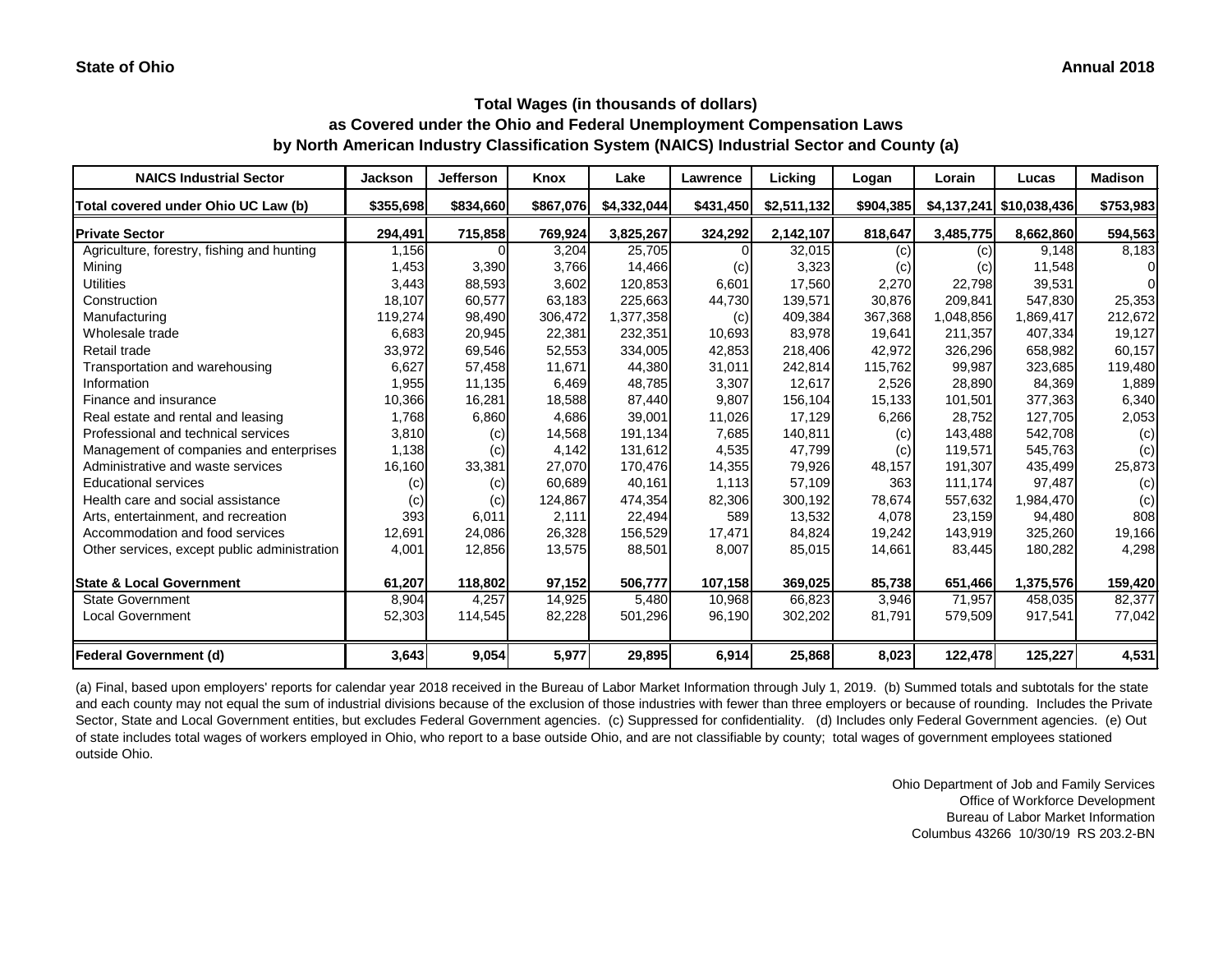| <b>NAICS Industrial Sector</b>               | <b>Mahoning</b> | <b>Marion</b> | <b>Medina</b> | <b>Meigs</b> | <b>Mercer</b> | Miami       | <b>Monroe</b>  | Montgomery              | Morgan    | <b>Morrow</b> |
|----------------------------------------------|-----------------|---------------|---------------|--------------|---------------|-------------|----------------|-------------------------|-----------|---------------|
| Total covered under Ohio UC Law (b)          | \$3,749,270     | \$1,026,877   | \$2,619,646   | \$111,538    | \$823,750     | \$1,744,541 |                | \$97,995   \$11,799,196 | \$102,075 | \$185,900     |
| <b>Private Sector</b>                        | 3,188,194       | 855,314       | 2,316,871     | 73,919       | 721,387       | 1,533,014   | 68,690         | 10,497,571              | 79,493    | 131,012       |
| Agriculture, forestry, fishing and hunting   | 5,806           | (c)           | 4,645         | (c)          | (c)           | 3,445       | (c)            | 10,510                  | (c)       | 1,716         |
| Mining                                       | 9,153           | (c)           | 560           | (c)          | (c)           | 3,371       | (c)            | 5,039                   | (c)       | 599           |
| <b>Utilities</b>                             | 32,825          | 10,373        | 5,619         | 2,809        | (c)           | (c)         | 3,794          | 58,597                  | (c)       | (c)           |
| Construction                                 | 278,133         | 30,203        | 233,469       | 9,175        | 56,825        | 92,341      | 8,557          | 531,102                 | 4,876     | 12,248        |
| Manufacturing                                | 465,691         | 305,927       | 521,469       | 5,276        | 330,981       | 589,047     | 1,498          | 1,558,830               | 24,172    | 47,466        |
| Wholesale trade                              | 238,288         | 39,374        | 215,325       | 1,489        | (c)           | (c)         | 3,123          | 595,903                 | (c)       | 3,869         |
| Retail trade                                 | 325,165         | 75,107        | 227,345       | 13,405       | 55,944        | 129,121     | 6,723          | 655,605                 | 6,259     | 15,591        |
| Transportation and warehousing               | 136,641         | 43,736        | 133,206       | 2,142        | 62,948        | 95,799      | 12,022         | 426,179                 | 255       | (c)           |
| Information                                  | 52,574          | 12,459        | 17,458        | 523          | 5,207         | 2,607       | 271            | 467,704                 | 771       | (c)           |
| Finance and insurance                        | 112,011         | 18,376        | 89,500        | 4,918        | 31,050        | 38,916      | 3,675          | 750,344                 | (c)       | 3,138         |
| Real estate and rental and leasing           | 33,108          | 12,919        | 22,298        | 1,797        | 2,679         | 10,372      | 1,298          | 135,771                 | (c)       | 1,947         |
| Professional and technical services          | 149,912         | 10,342        | 114,586       | (c)          | 16,043        | 54,883      | 1,653          | 902,959                 | 1,282     | (c)           |
| Management of companies and enterprises      | 80,484          | 8,510         | 216,646       | (c)          | (c)           | 33,901      | $\overline{0}$ | 303,197                 |           | (c)           |
| Administrative and waste services            | 213,400         | 42,735        | 111,300       | 2,328        | (c)           | 60,879      | 6,345          | 494,435                 | 3,101     | 4,123         |
| <b>Educational services</b>                  | 16,261          | 942           | 11,948        | (c)          | (c)           | 5,343       | (c)            | 293,057                 |           | (c)           |
| Health care and social assistance            | 776,804         | 192,220       | 229,938       | (c)          | (c)           | 178,265     | (c)            | 2,641,364               | 13,833    | (c)           |
| Arts, entertainment, and recreation          | 27,378          | 2,001         | 17,209        | (c)          | 1,315         | 4,283       | 125            | 71,215                  | (c)       | 2,394         |
| Accommodation and food services              | 155,247         | 27,811        | 92,948        | (c)          | 16,163        | 57,805      | 2,806          | 379,911                 | (c)       | 4,858         |
| Other services, except public administration | 79,316          | 16,179        | 51,401        | 1,926        | 15,726        | 36,852      | 2,800          | 215,848                 | 513       | (c)           |
| <b>State &amp; Local Government</b>          | 561,076         | 171,563       | 302,775       | 37,619       | 102,364       | 211,527     | 29,305         | 1,301,625               | 22,582    | 54,889        |
| <b>State Government</b>                      | 146,412         | 41,377        | 6,481         | 1,867        | 7,755         | 8,182       | 2,030          | 78,678                  | 2,986     | 4,192         |
| <b>Local Government</b>                      | 414,663         | 130,186       | 296,294       | 35,751       | 94,608        | 203,345     | 27,275         | 1,222,947               | 19,596    | 50,697        |
| Federal Government (d)                       | 77,962          | 6,512         | 22,948        | 2,889        | 5,154         | 10,810      | 2,416          | 325,177                 | 2,106     | 2,368         |

(a) Final, based upon employers' reports for calendar year 2018 received in the Bureau of Labor Market Information through July 1, 2019. (b) Summed totals and subtotals for the state and each county may not equal the sum of industrial divisions because of the exclusion of those industries with fewer than three employers or because of rounding. Includes the Private Sector, State and Local Government entities, but excludes Federal Government agencies. (c) Suppressed for confidentiality. (d) Includes only Federal Government agencies. (e) Out of state includes total wages of workers employed in Ohio, who report to a base outside Ohio, and are not classifiable by county; total wages of government employees stationed outside Ohio.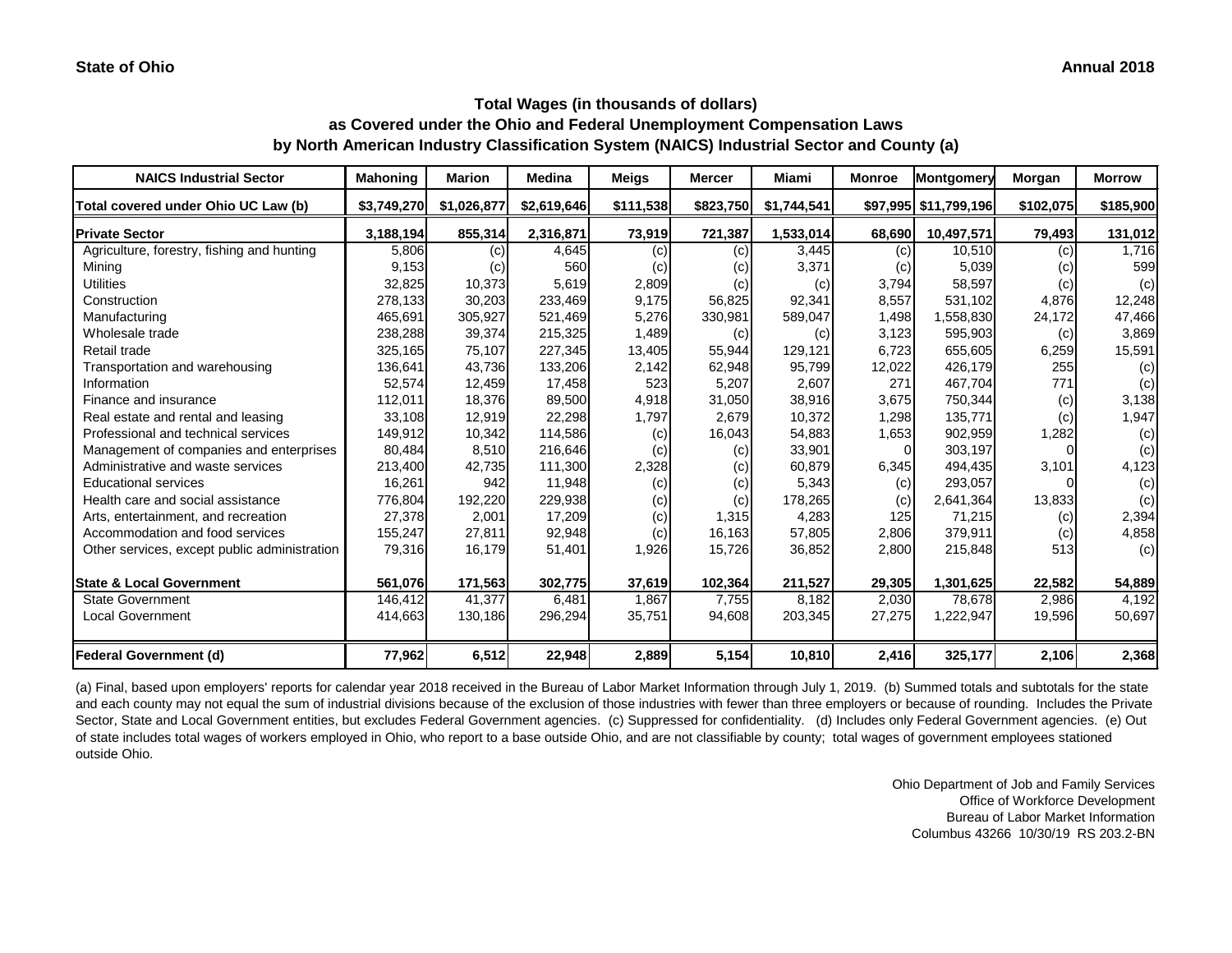| <b>NAICS Industrial Sector</b>               | <b>Muskingum</b> | <b>Noble</b> | <b>Ottawa</b> | <b>Paulding</b> | <b>Perry</b> | Pickaway  | <b>Pike</b> | Portage     | <b>Preble</b> | Putnam    |
|----------------------------------------------|------------------|--------------|---------------|-----------------|--------------|-----------|-------------|-------------|---------------|-----------|
| Total covered under Ohio UC Law (b)          | \$1,331,348      | \$118,506    | \$576,000     | \$178,756       | \$256,551    | \$629,563 | \$481,364   | \$2,425,989 | \$418,820     | \$453,102 |
| <b>Private Sector</b>                        | 1,139,751        | 74,196       | 490,714       | 139,719         | 200,869      | 431,525   | 425,897     | 1,849,682   | 354,818       | 394,371   |
| Agriculture, forestry, fishing and hunting   | 640              |              | 2,744         | (c)             | 410          | (c)       | (c)         | 5,033       | (c)           | (c)       |
| Mining                                       | 32,262           | 4,166        | 6,396         | (c)             | 22,441       | (c)       | (c)         | 17,748      | (c)           | (c)       |
| <b>Utilities</b>                             | 21,786           | 231          | (c)           | (c)             | 2,682        | (c)       | (c)         | (c)         | (c)           | (c)       |
| Construction                                 | 51,356           | 4,614        | 31,652        | 3,345           | 36,092       | 57,906    | 30,451      | 117,229     | 16,544        | 40,046    |
| Manufacturing                                | 153,994          | 15,357       | 119,774       | 58,861          | 47,303       | 132,178   | 34,491      | 579,512     | 191,904       | 187,940   |
| Wholesale trade                              | 46,274           | 4,370        | (c)           | (c)             | 7,448        | (c)       | (c)         | 226,371     | (c)           | 23,566    |
| Retail trade                                 | 133,302          | 6,121        | 41,178        | 8,432           | 16,729       | 41,344    | 24,581      | 178,698     | 33,822        | 26,797    |
| Transportation and warehousing               | 80,326           | 9,274        | 14,271        | 8,659           | 1,954        | 28,531    | 18,314      | (c)         | 14,517        | (c)       |
| Information                                  | 22,513           | 444          | 1,949         | 600             | 1,030        | 1,410     | 1,261       | 25,991      | 889           | 2,888     |
| Finance and insurance                        | 42,298           | 4,503        | 15,645        | 4,307           | 5,979        | 13,097    | 9,535       | 35,884      | 9,296         | 15,231    |
| Real estate and rental and leasing           | 8,537            | 91           | 4,311         | 560             | 265          | 3,720     | 1,779       | 16,884      | 1,782         | 1,290     |
| Professional and technical services          | 47,050           | 10,902       | 8,490         | 2,872           | 4,350        | 8,578     | (c)         | 99,316      | (c)           | 11,568    |
| Management of companies and enterprises      | 10,795           | (c)          | 5,187         | (c)             | 6,705        | 6,148     | (c)         | 55,507      | (c)           | $\Omega$  |
| Administrative and waste services            | 44,038           | (c)          | 8,501         | (c)             | 11,048       | 18,892    | 191,610     | 42,187      | 5,525         | 11,372    |
| <b>Educational services</b>                  | 20,422           |              | (c)           | (c)             | (c)          | (c)       | (c)         | 17,556      | 412           | 2,101     |
| Health care and social assistance            | 327,763          | 6,774        | (c)           | (c)             | (c)          | (c)       | (c)         | 193,420     | 30,201        | 37,446    |
| Arts, entertainment, and recreation          | 5,000            | (c)          | 18,943        | 255             | 263          | 1,662     | (c)         | 8,428       | 634           | 958       |
| Accommodation and food services              | 53,042           | (c)          | 41,069        | 2,627           | 5,754        | 19,075    | (c)         | 91,827      | 14,021        | 8,854     |
| Other services, except public administration | 38,352           | 1,426        | 9,743         | 1,840           | 2,782        | 7,747     | 4,690       | 45,189      | 7,165         | 6,123     |
| <b>State &amp; Local Government</b>          | 191,597          | 44,310       | 85,286        | 39,037          | 55,683       | 198,037   | 55,467      | 576,307     | 64,002        | 58,732    |
| <b>State Government</b>                      | 15,218           | 26,764       | 8,765         | 1,761           | 2,243        | 83,610    | 3,988       | (c)         | 3,424         | 2,264     |
| <b>Local Government</b>                      | 176,379          | 17,546       | 76,521        | 37,276          | 53,440       | 114,427   | 51,479      | (c)         | 60,578        | 56,468    |
| <b>Federal Government (d)</b>                | 12,813           | 976          | 20,128        | 2,352           | 2,977        | 5,069     | 4,080       | 20,304      | 3,557         | 3,379     |

(a) Final, based upon employers' reports for calendar year 2018 received in the Bureau of Labor Market Information through July 1, 2019. (b) Summed totals and subtotals for the state and each county may not equal the sum of industrial divisions because of the exclusion of those industries with fewer than three employers or because of rounding. Includes the Private Sector, State and Local Government entities, but excludes Federal Government agencies. (c) Suppressed for confidentiality. (d) Includes only Federal Government agencies. (e) Out of state includes total wages of workers employed in Ohio, who report to a base outside Ohio, and are not classifiable by county; total wages of government employees stationed outside Ohio.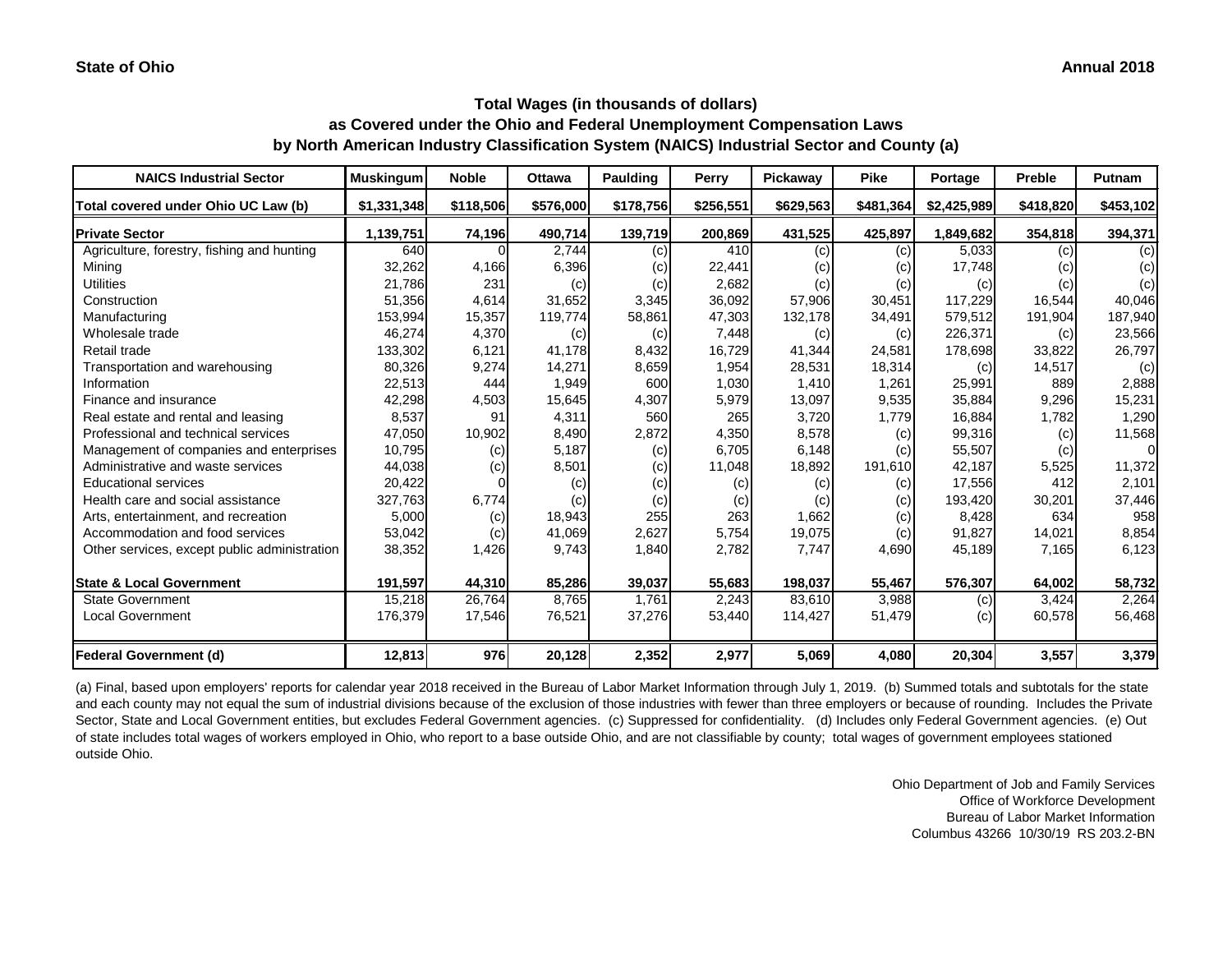| <b>NAICS Industrial Sector</b>               | <b>Richland</b> | <b>Ross</b> | <b>Sandusky</b> | <b>Scioto</b> | <b>Seneca</b> | <b>Shelby</b> | <b>Stark</b> | <b>Summit</b>            | <b>Trumbull</b> | <b>Tuscarawas</b> |
|----------------------------------------------|-----------------|-------------|-----------------|---------------|---------------|---------------|--------------|--------------------------|-----------------|-------------------|
| Total covered under Ohio UC Law (b)          | \$1,960,873     | \$1,177,385 | \$1,064,062     | \$883,047     | \$717,350     | \$1,381,463   |              | \$6,678,816 \$13,092,043 | \$2,707,286     | \$1,417,505       |
| <b>Private Sector</b>                        | 1,652,715       | 953,140     | 939,147         | 673,903       | 614,862       | 1,279,381     | 5,911,158    | 11,738,341               | 2,320,004       | 1,223,705         |
| Agriculture, forestry, fishing and hunting   | (c)             | 2,428       | (c)             | (c)           | 1,905         | 5,657         | 8,537        | 1,308                    | 3,399           | 4,373             |
| Mining                                       | (C)             | 903         | (c)             | (c)           | 8,152         |               | 28,029       | 8,945                    | 3,354           | 61,511            |
| <b>Utilities</b>                             | (c)             | 16,149      | 4,411           | 7,919         | 8,739         | (c)           | 59,074       | 96,932                   | 15,606          | 7,739             |
| Construction                                 | 109,288         | 34,961      | 47,971          | 22,478        | 47,815        | 94,684        | 445,185      | 685,377                  | 132,913         | 110,154           |
| Manufacturing                                | 523,935         | 290,027     | 480,013         | 75,651        | 215,468       | 814,146       | 1,493,923    | 1,640,630                | 717,285         | 379,094           |
| Wholesale trade                              | 82,452          | 26,127      | 29,362          | 15,722        | 32,767        | 62,745        | 308,849      | 873,099                  | 113,009         | 57,515            |
| Retail trade                                 | 172,969         | 103,572     | 70,563          | 83,463        | 59,995        | 48,964        | 509,879      | 924,515                  | 277,133         | 108,017           |
| Transportation and warehousing               | (c)             | 38,652      | 33,402          | 19,426        | 27,458        | (c)           | 157,817      | 438,870                  | 112,650         | 44,351            |
| Information                                  | 24,462          | 19,234      | 5,181           | 4,856         | 4,374         | 5,085         | 64,443       | 277,993                  | 18,170          | 9,713             |
| Finance and insurance                        | 53,147          | 24,407      | 24,402          | 18,140        | 21,809        | 18,439        | 302,733      | 738,039                  | 68,478          | 32,938            |
| Real estate and rental and leasing           | 10,347          | 3,973       | 14,759          | 7,249         | 2,188         | 3,933         | 56,289       | 123,275                  | 34,555          | 12,812            |
| Professional and technical services          | 39,583          | 10,600      | 16,315          | 32,049        | (c)           | (c)           | 337,841      | 913,056                  | 49,482          | 51,065            |
| Management of companies and enterprises      | 7,832           | 14,182      | 18,551          | 3,250         | (c)           | (c)           | 102,078      | 1,526,245                | 55,695          | 10,657            |
| Administrative and waste services            | 94,181          | 24,329      | 25,510          | 12,160        | 14,801        | 29,115        | 287,338      | 527,847                  | 123,859         | 58,007            |
| <b>Educational services</b>                  | 11,490          | 1,687       | (c)             | 3,187         | 36,746        | 2,993         | 90,769       | 111,145                  | 14,664          | 3,180             |
| Health care and social assistance            | 334,801         | 278,400     | (c)             | 313,971       | 76,459        | 82,293        | 1,200,743    | 2,136,214                | 411,784         | 183,086           |
| Arts, entertainment, and recreation          | 8,120           | 2,612       | 4,345           | 850           | 1,014         | 1,350         | 39,260       | 103,834                  | 9,690           | 5,632             |
| Accommodation and food services              | 70,396          | 49,741      | 29,767          | 38,331        | 25,676        | 17,728        | 263,659      | 358,911                  | 100,140         | 52,133            |
| Other services, except public administration | 29,863          | 11,157      | 16,638          | 14,465        | 12,998        | 19,835        | 154,711      | 252,105                  | 58,138          | 31,728            |
| <b>State &amp; Local Government</b>          | 308,158         | 224,245     | 124,915         | 209,145       | 102,488       | 102,082       | 767,658      | 1,353,702                | 387,282         | 193,800           |
| <b>State Government</b>                      | 84,578          | 92,405      | 5,745           | 72,994        | 15,293        | 13,063        | 80,493       | 265,370                  | 43,626          | 26,076            |
| <b>Local Government</b>                      | 223,581         | 131,840     | 119,171         | 136,150       | 87,196        | 89,019        | 687,165      | 1,088,332                | 343,657         | 167,724           |
| Federal Government (d)                       | 41,161          | 116,369     | 5,971           | 9,833         | 5,955         | 3,654         | 63,092       | 129,452                  | 30,190          | 15,069            |

(a) Final, based upon employers' reports for calendar year 2018 received in the Bureau of Labor Market Information through July 1, 2019. (b) Summed totals and subtotals for the state and each county may not equal the sum of industrial divisions because of the exclusion of those industries with fewer than three employers or because of rounding. Includes the Private Sector, State and Local Government entities, but excludes Federal Government agencies. (c) Suppressed for confidentiality. (d) Includes only Federal Government agencies. (e) Out of state includes total wages of workers employed in Ohio, who report to a base outside Ohio, and are not classifiable by county; total wages of government employees stationed outside Ohio.